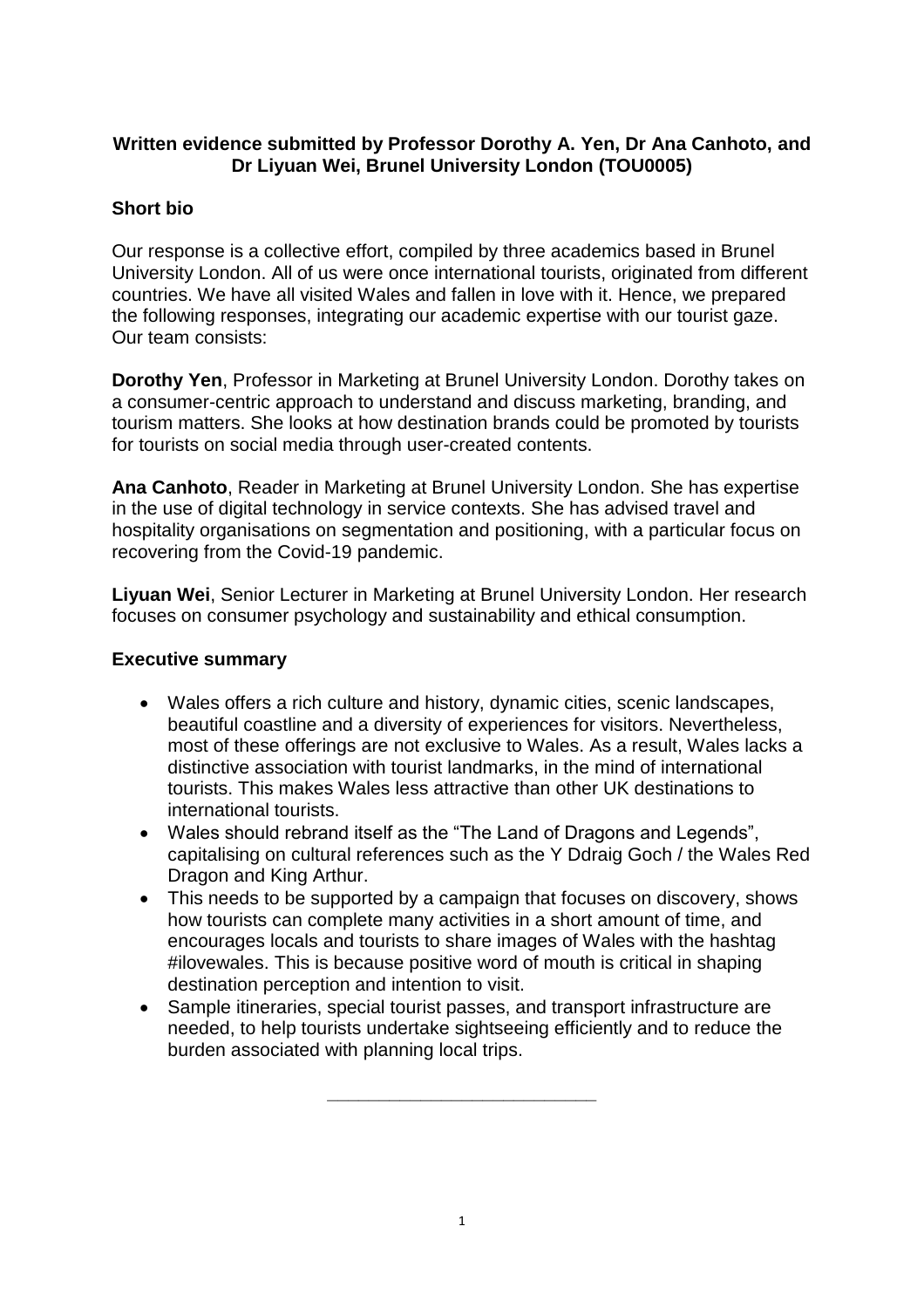#### **1. Why is the number of international visitors to Wales comparatively low as a share of the UK total?**

- 1.1. International visitors usually travel during their annual leave, which is a scarce good. Thus, they want to make the most of their limited time.
- 1.2. Relatively unknown destinations, like Wales (See question 2), are attractive to a small segment of travellers who seek "off the beaten path" destinations.
- 1.3. However, for most international travellers, such destinations are unappealing. This is because it is difficult for those visitors to assess the quality of their future experience ahead of travel, and, therefore, they perceive it as a risky use of their limited annual leave time (vs visiting a more famous destination for which there is more information).

### **2. Does Wales have a sufficiently strong "brand" internationally and what more could be done to promote Wales as a holiday destination abroad?**

- 2.1. Wales offers a rich culture and history, dynamic cities, a scenic landscape, a beautiful coastline and a diversity of experiences for visitors. However, many of these offerings are not exclusive to Wales. As a result, Wales lacks a distinctive association with tourist landmarks, in the mind of international tourists. This makes Wales less attractive than other UK destinations to international tourists.
- 2.2. Britain's cultural attractions are the top visiting motivation for international tourists, followed by the variety of places on offer. Unlike, for instance, London (e.g., Big Ben, Tower of London, British Museum, etc.)<sup>1</sup> or Scotland (e.g., Edinburgh, Highlands, Bagpipes), Wales is less well-known for its distinctive features that are exclusive to Wales.
- 2.3. The exception is the reference to dragons or to legendary figures such as King Arthur and Merlin. None of the other UK nations can own up to these cultural symbols as righteously as Wales.
- 2.4. Following the success of Harry Potter and Fantastic Beasts, magic creatures have become a popular trend amongst not only children but also adults. This is no exception amongst tourists, as evidenced by the large number of tourists visiting the Harry Potter Studio and the Natural History museum's exhibition "Fantastic Beasts – The Wonder of Nature".
- 2.5. This presents an opportunity for Wales to capitalise on its existing association with dragons and legendary figures. Specifically, Wales should tap into two legendary cultural heritages (namely, the Y Ddraig Goch – the Wales Red Dragon and King Arthur) and use them to brand Wales as "The Land of Dragons and Legends". This would reposition Wales as the first and only destination that tells the legendary stories of mythic dragons and King Arthur.
- 2.6. Although the Wales flag already features Y Ddraig Goch, the association with the dragons could be further strengthened through various tourist activities and marketing communications so that dragons and legends become top of

 $\overline{a}$ 

<sup>&</sup>lt;sup>1</sup> Yu, Q., Pickering, S., Geng, R. and Yen, D.A., 2021. Thanks for the memories: Exploring city [tourism experiences via social media reviews.](https://www.sciencedirect.com/science/article/abs/pii/S2211973621000647) *Tourism Management Perspectives*, *40*, p.100851.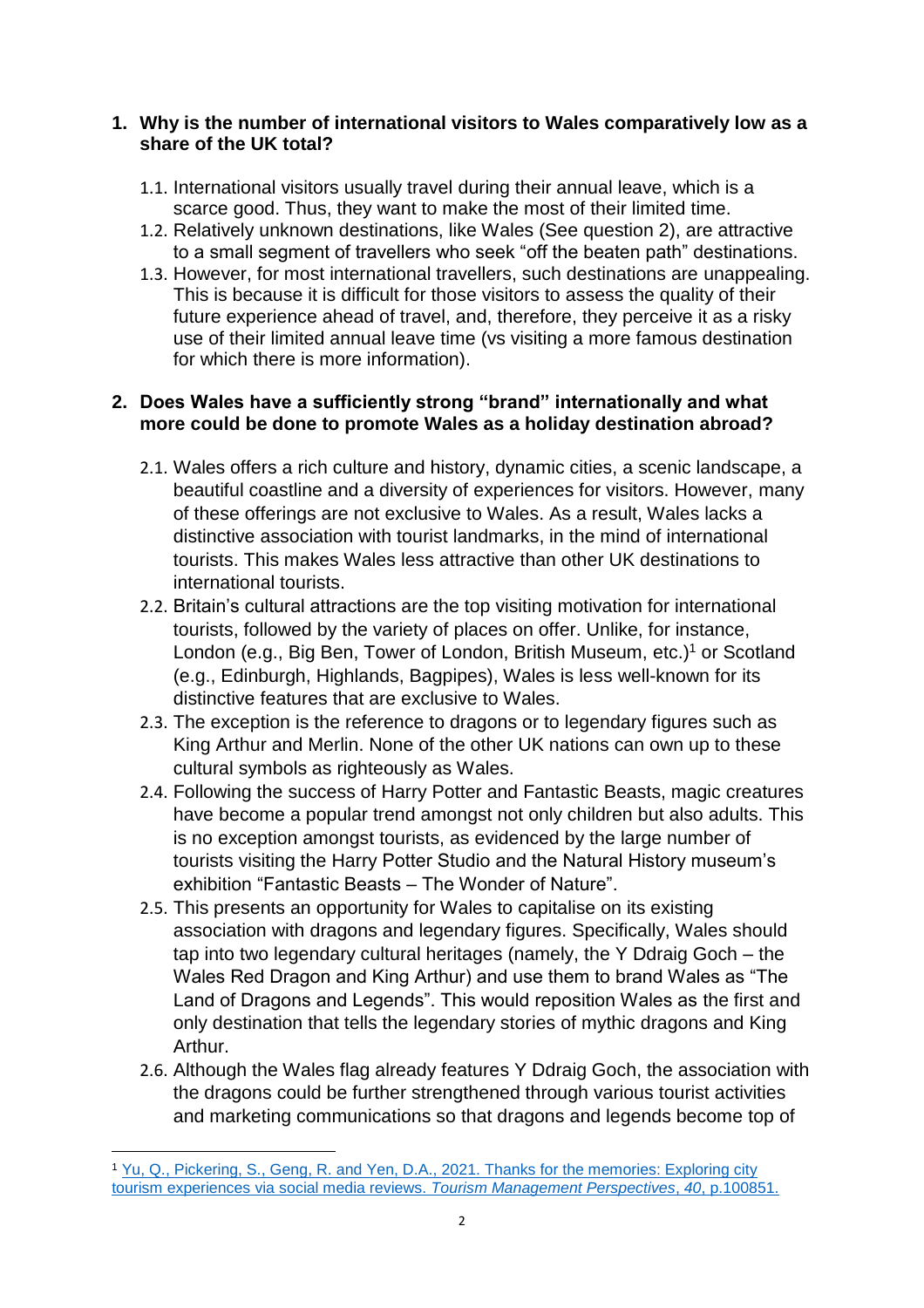mind when international tourists think about Wales. For example, a museum dedicated to dragons, where mysterious dragon legends around the world are documented and retold for exhibitions; or dragon walks around towns and coastal lines. Furthermore, creative theme parks or organised tourism activities could make reference to popular movies, offering unforgettable experiences<sup>2</sup>, targeting both children (e.g., "How to Train Your Dragon"; "The Kid Who Would Be King"; or "The Sword in the Stone"), as well as adults (e.g., "King Arthur, Legend of the Sword" or "Monty Python and the Holy Grail.")

- 2.7. References to the Wales Red Dragon and King Arthur are already being made by Visit Wales. Thus, this repositioning exercise would not be starting from scratch. Rather, it would be about better promoting these two attractions as unique selling points for Wales, by repositioning the country as the land of dragons and legends. Hence, when international tourists are evaluating and choosing their tourist destinations, they consider Wales as a destination with multiple values<sup>3</sup> on offer, on top of its beautiful landscapes and outdoor adventures.
- 2.8. In addition, destinations benefit from being the filming locations of well-liked and popular movies and TV shows<sup>4</sup>. The dramatic landscape of Wales has been the shooting location of many movies<sup>5</sup>. However, either these shows are not well known internationally (e.g., *Gavin and Stacey*), or it is not well known that the shooting was done in Wales (e.g., Netflix's *Sex Education*). Moreover, destinations also are featured as the backdrop of popular movies and TV shows, such as Oxford in *Inspector Morse*, Shetland in *Shetland*, and many more. However, movies and TV shows such as true crime story, *The Pembrokeshire Murders* (ITV), although rated very favourably (82% on Rotten Tomatoes), are not widely available, and thus do not help promote the brand awareness of Wales as a destination. Building a strong association in the minds of international tourists between popular shows and Welsh sceneries will enhance the Wales brand as a must-see destination.
- 2.9. The visual images on VisitWales.com<sup>6</sup> do not feature prominently non-White tourists. Individuals are more attracted to promotional materials that they can identify with in terms of ethnicity<sup>7</sup> or demographics. Future marketing efforts should diversify the imagery used in promotional materials, to enhance the diversity of representation of the tourism visitors, in order to position Wales as a destination that welcomes international tourists from all different markets.

 $\overline{a}$ <sup>2</sup> Yu, Q., Pickering, S., Geng, R. and Yen, D.A., 2021. Thanks for the memories: Exploring city [tourism experiences via social media reviews.](https://www.sciencedirect.com/science/article/pii/S2211973621000647?casa_token=g2SlzTs4G5cAAAAA:ASwo2OLMqVu-L42fUrQwFXGWeRZXGAMYRyaRLYg_8Na3mW8v9zioU0IQFlRPDzlFEVMPVyOZ) *Tourism Management Perspectives*, *40*, p.100851. <sup>3</sup> Luo, J., Dey, B.L., Yalkin, C., Sivarajah, U., Punjaisri, K., Huang, Y.A. and Yen, D.A., 2020. [Millennial Chinese consumers' perceived destination brand value.](https://www.sciencedirect.com/science/article/pii/S0148296318303023) *Journal of Business Research*, *116*, [pp.655-665.](https://www.sciencedirect.com/science/article/pii/S0148296318303023)

<sup>4</sup> [Kim, H., & Richardson, S. L. \(2003\). Motion picture impacts on destination images.](https://www.sciencedirect.com/science/article/pii/S0160738302000622) *Annals of [Tourism Research, 30](https://www.sciencedirect.com/science/article/pii/S0160738302000622)*(1), 216-237.

<sup>5</sup> [https://www.visitwales.com/things-do/attractions/tv-and-film-locations.](https://www.visitwales.com/things-do/attractions/tv-and-film-locations)

<sup>6</sup> <https://www.visitwales.com/inspire-me>

<sup>7</sup> [Brumbaugh, A. M. \(2009\). Why do I identify with thee? Let me count three ways: How ad context](https://onlinelibrary.wiley.com/doi/abs/10.1002/mar.20308)  [influences race-based character identification.](https://onlinelibrary.wiley.com/doi/abs/10.1002/mar.20308) *Psychology and Marketing*, 26(11), 970-986.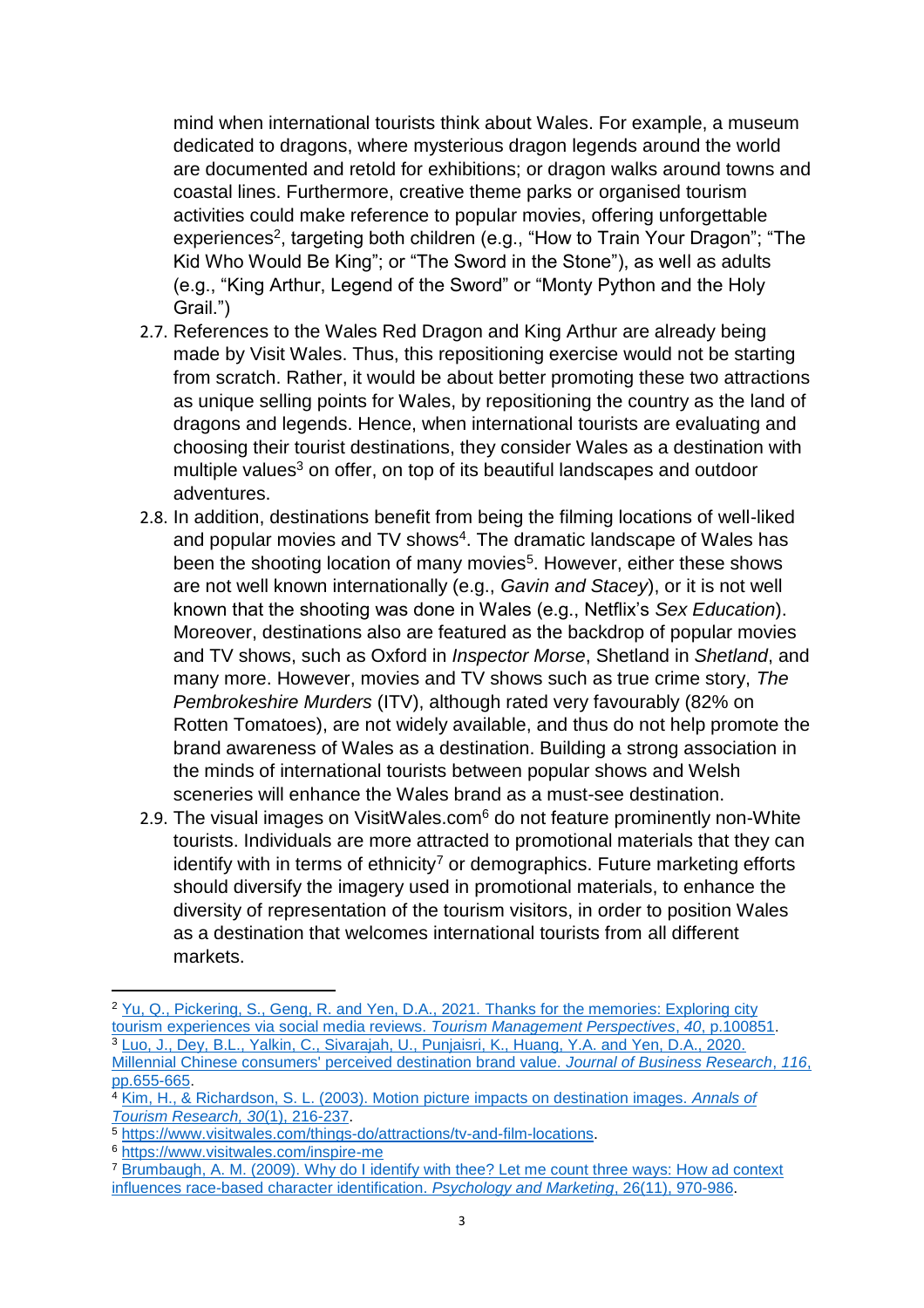# **3. How has the COVID-19 pandemic impacted the tourism industry in Wales?**

- 3.1. The pandemic has caused tourists to book closer to the date of travel, and only when it is possible and easy to cancel or change their bookings. This explains the increase in tourism within the UK, in the last year<sup>8</sup>.
- 3.2. While this is positive for the local economy, last minute bookings create uncertainty for hospitality venues and the need for very flexible operations. This is reflected in avoidance of long-term contracts with suppliers and employees and, thus, increased precarity for those in, or associated with, this industry.
- 3.3. Moreover, as the market is gradually moving into the post-pandemic recovery phase, people are starting to book international travel, again. This presents a risk for Wales, if it continues placing its emphasis on attracting UK-based tourists.

# **4. What would be the potential implications for Wales' attractiveness to international visitors of a tourism levy?**

- 4.1. Tourism levies are, typically, charged separately to the cost of the accommodation, meaning that it is very clear to tourists that they are paying an additional tax, on top of the accommodation cost and associated VAT.
- 4.2. Since tourism levies are a small proportion of the overall cost of accommodations and flights, they are unlikely to deter international tourists from booking. Especially when international tourists are coming to Wales for its unique tourism features, e.g., the dragons and legends, that have not been offered elsewhere.
- 4.3. Moreover, because levies are applied by all hospitality suppliers, they are unlikely to shift demand from one supplier to another within the region where it is applied.
- 4.4. However, the payment of taxes (however small) is likely to have a negative impact on tourists' satisfaction because they feel that they are being taken advantage of (namely, temporary visitors may feel unfair that they are financing future improvements in the destination). In turn, reduced satisfaction reduces tourists' willingness to recommend the destination to third parties, which is a significant disadvantage for a destination lacking distinctive features, like Wales. This is because word of mouth has been shown to be determinant in shaping a destination's image, as well as visit intentions<sup>9</sup>.

l <sup>8</sup> E.g.,<https://www.bbc.co.uk/news/uk-wales-58189968>

<sup>9</sup> Doosti, S., Jalilvand, M.R., Asadi, A., Khazaei [Pool, J. and Mehrani Adl, P. \(2016\), "Analyzing the](https://www.researchgate.net/publication/305693722_Analyzing_the_influence_of_electronic_word_of_mouth_on_visit_intention_the_mediating_role_of_tourists%27_attitude_and_city_image)  [influence of electronic word of mouth on visit intention: the mediating role of tourists' attitude and city](https://www.researchgate.net/publication/305693722_Analyzing_the_influence_of_electronic_word_of_mouth_on_visit_intention_the_mediating_role_of_tourists%27_attitude_and_city_image)  [image", International Journal of Tourism Cities](https://www.researchgate.net/publication/305693722_Analyzing_the_influence_of_electronic_word_of_mouth_on_visit_intention_the_mediating_role_of_tourists%27_attitude_and_city_image)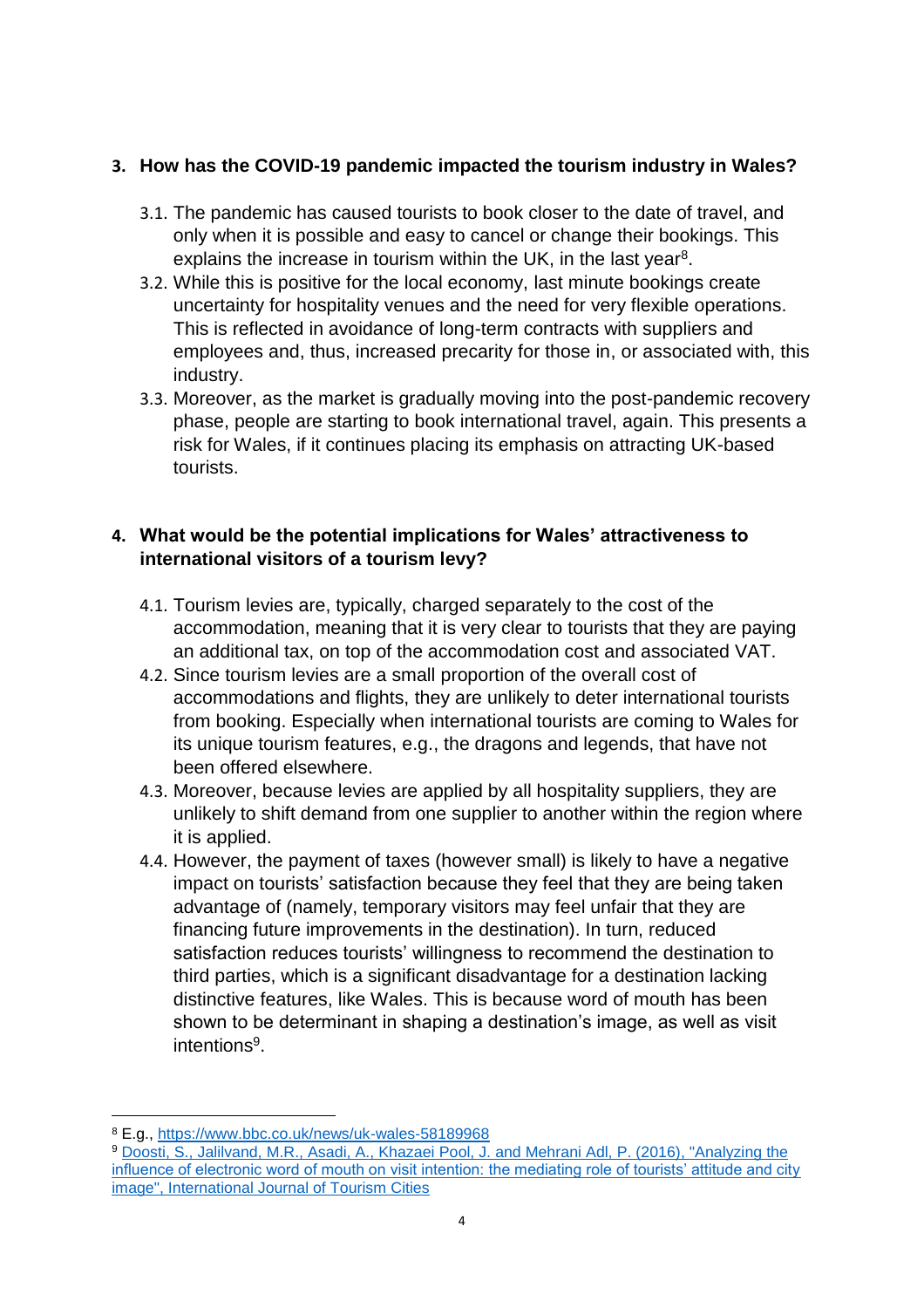- 4.5. In other words, the introduction of tourism levy could increase government revenues in the short-term but is likely to have a detrimental effect in terms of creating a sustainable stream of visitors. Hence the timing of the levy introduction is critical. It may be better accepted by international tourists when Wales' unique selling point is well established and is understood in the mind of international tourists.
- 4.6. If the government were to introduce a levy, it should be clearly communicated to visitors how the additional tax is used to improve their current experiences (as opposed to supporting the industry, the local community, or future improvements).

### **5. What steps are needed post-pandemic for the tourism sector in Wales to recover and grow its international appeal?**

- 5.1. Whilst government guidance and resource allocations are critical in reopening safely, supporting businesses and stimulating demand, the route to inbound international tourism recovery is going to face steep competitions from many other countries that have a heavy reliance on tourism economy<sup>10</sup>.
- 5.2. This highlights the importance of repositioning and rebranding Wales as the "Land of Dragons and Legends" for better international appeal and recognition.
- 5.3. The repositioning and rebranding exercise cannot rely on government effort alone. It requires understanding, support, and co-promotion from multiple stakeholders<sup>11</sup>, including Welsh tourism board, local tourism and hospitability business, residents, as well as domestic tourists from Wales and other parts of the UK. Together, they can help create, facilitate and promote a new Wales brand image by sharing their own experience of the new land of dragons and legends via social media. Destination brands can benefit from user co-created pro-tourism content because such posts are better appreciated and regraded by tourists for their impartial views and authenticity, compared to marketing message used in tourism adverts or promotion materials. User-created content triggers positive emotions such as amazement, attractiveness, pleasure, preference, enchantment, nostalgia, belonginess and intimacy<sup>12</sup> from both the contributors as well as the viewers. Therefore, tourists and residents should be encouraged to use the hashtag  $\#$ ilovewales when using Instagram<sup>13</sup> to promote Wales.

 $\overline{a}$ <sup>10</sup> [The Tourism Recovery Plan \(publishing.service.gov.uk\)](https://assets.publishing.service.gov.uk/government/uploads/system/uploads/attachment_data/file/992974/Tourism_Recovery_Plan__Web_Accessible_.pdf)

<sup>11</sup> [Canhoto, A. I. & Wei, L. \(2021\). Stakeholders of the World, Unite!: Hospitality in the time of COVID-](https://www.sciencedirect.com/science/article/pii/S0278431921000657)19. *[International Journal of Hospitality Management, 95](https://www.sciencedirect.com/science/article/pii/S0278431921000657)*, DOI: [https://doi.org/10.1016/j.ijhm.2021.102922](https://www.sciencedirect.com/science/article/pii/S0278431921000657)

<sup>&</sup>lt;sup>12</sup> Filieri, R., Yen, D.A. and Yu, Q., 2021. # ILoveLondon: An exploration of the declaration of love [towards a destination on Instagram.](https://www.sciencedirect.com/science/article/pii/S0261517721000108?casa_token=BWkJRgfm3IUAAAAA:qJTRqzqSSj1MAgHbma6Tl8v46G0KlqqAuYJdp--PMC4_YjSqLY9K6CUSsLSSdmWO4SsmwjS9) *Tourism Management*, *85*, p.104291.

<sup>13</sup> Filieri, R., Yen, D.A. and Yu, Q., 2021. # ILoveLondon: An exploration of the declaration of love [towards a destination on Instagram.](https://www.sciencedirect.com/science/article/pii/S0261517721000108?casa_token=BWkJRgfm3IUAAAAA:qJTRqzqSSj1MAgHbma6Tl8v46G0KlqqAuYJdp--PMC4_YjSqLY9K6CUSsLSSdmWO4SsmwjS9) *Tourism Management*, *85*, p.104291.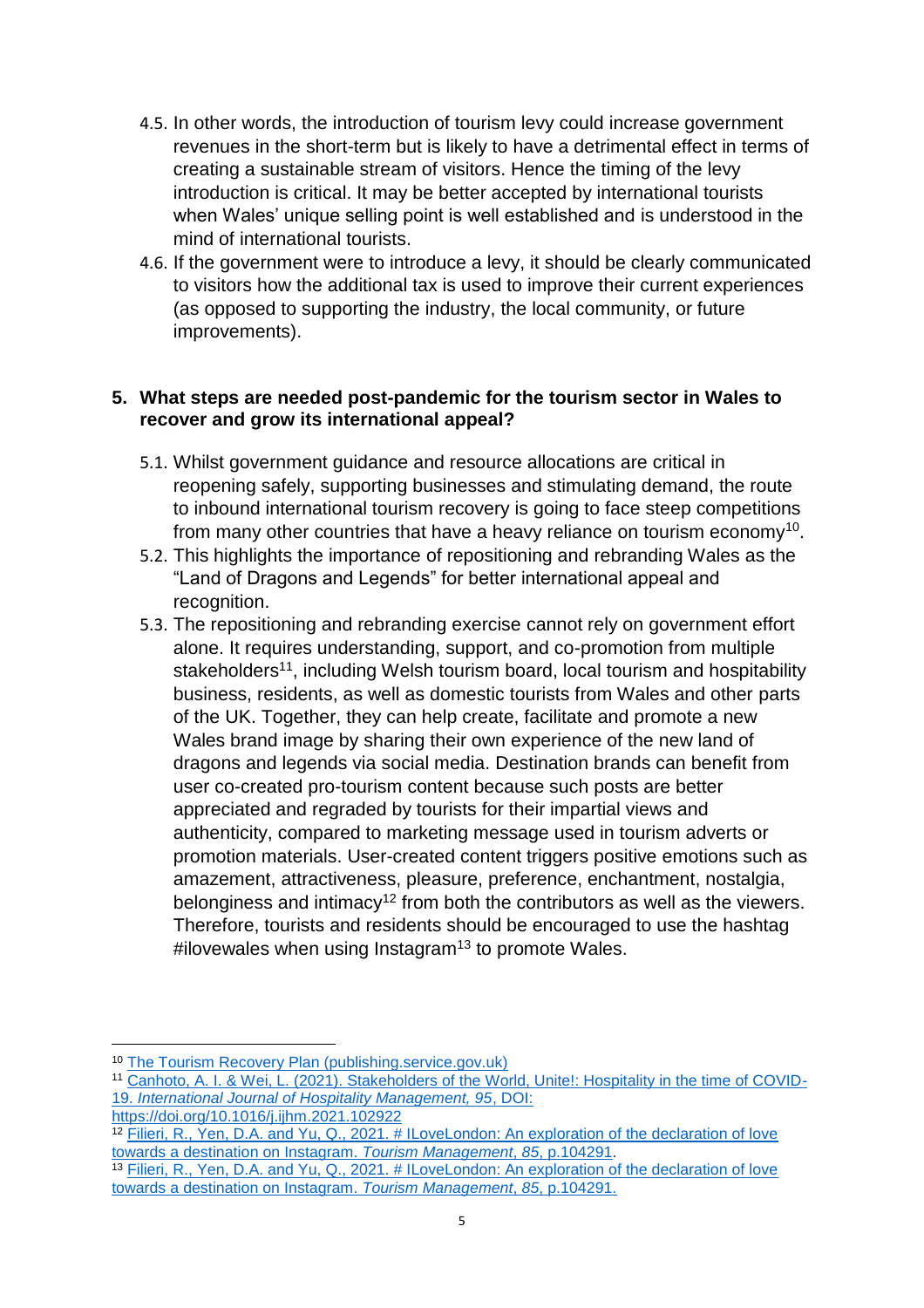#### **6. How can the UK and Welsh Governments and bodies like VisitBritain and Visit Wales better work together to make Wales a more attractive destination for international visitors?**

- 6.1. In the short term, these bodies should direct their promotional efforts to the "off the beaten path" segment of visitors, who like to stay away from popular destinations. Such international visitors are likely to want to spend more time exploring Wales, hence the campaign should focus on discovery (for instance, famous movie and series' settings, as well as places and hiking routes associated with Y Ddraig Goch and the legendary King author and Merlin).
- 6.2. In addition, promotion effort should focus on attracting London-based international tourists to visit Wales as a potential short-trip destination. The promotion should focus on illustrating how international tourists can complete many tourist activities in a short amount of time, making the most of their trip to the UK. An example of such a successful campaign is Visit Scotland's "A Perfect Day"<sup>14</sup>. For Wales, this could be 'A Day of Dragons and Legends.' This needs to be complemented with a campaign to generate user-created content via the hashtag #ilovewales, and superior customer service that delights visitors and instils word of mouth.
- 6.3. In the mid-term, it is necessary to increase the perceived value<sup>15</sup> of visiting Wales by repositioning it as a distinctive destination (namely, through the proposed "The Land of Dragons and Legends" campaign); and by using physical evidence to signal quality, partnering with trusted providers<sup>16</sup> and adopting industry standards, to attract tourists.

#### **7. What infrastructure and transport reforms are needed to make it easier for international tourists to reach Welsh destinations and attractions?**

- 7.1. Tourist inflow and transport infrastructure. Evidence suggests that transport infrastructure is a significant determinant of tourist inflow into a destination<sup>17</sup>. The fact that most inbound tourists to Wales must arrive by way of an English city first (e.g., London, Manchester) dictates that the international tourist inflow is funnelled through those destinations and then, naturally becomes a fraction of the initial inflow to London or Manchester. Enhancing the transport connections with these large destinations and promoting the ease of these connections will help increase the inflow especially for international tourists.
- 7.2. Services: It is critical to help international tourists make the most of their time by providing frequent and easy to use public transport. Major tourist attractions such as the North Coast Way, Pembrokeshire, and Snowdonia, which are on many international tourists' to-see list, are, typically, hard to reach without a car. The transport to and from these attractions, from the

 $\overline{a}$ 

<sup>14</sup> [https://www.thedrum.com/news/2010/11/05/visitscotland-hails-success-perfect-day-campaign](https://www.thedrum.com/news/2010/11/05/visitscotland-hails-success-perfect-day-campaign-scotlands-economy)[scotlands-economy](https://www.thedrum.com/news/2010/11/05/visitscotland-hails-success-perfect-day-campaign-scotlands-economy)

<sup>15</sup> [Luo, J., Dey, B.L., Yalkin, C., Sivarajah, U., Punjaisri, K., Huang, Y.A. and Yen, D.A., 2020.](https://www.sciencedirect.com/science/article/pii/S0148296318303023)  [Millennial Chinese consumers' perceived destination brand value.](https://www.sciencedirect.com/science/article/pii/S0148296318303023) *Journal of Business Research*, *116*, [pp.655-665.](https://www.sciencedirect.com/science/article/pii/S0148296318303023)

<sup>16</sup> <https://businesswales.gov.wales/tourism/working-together>

<sup>17</sup> [Khadaroo, J., & Seetanah, B. \(2008\). The role of transport infrastructure in international tourism](https://www.sciencedirect.com/science/article/pii/S0261517707001926)  [development: A gravity model approach.](https://www.sciencedirect.com/science/article/pii/S0261517707001926) *Tourism Management*, 29(5), 831-840.